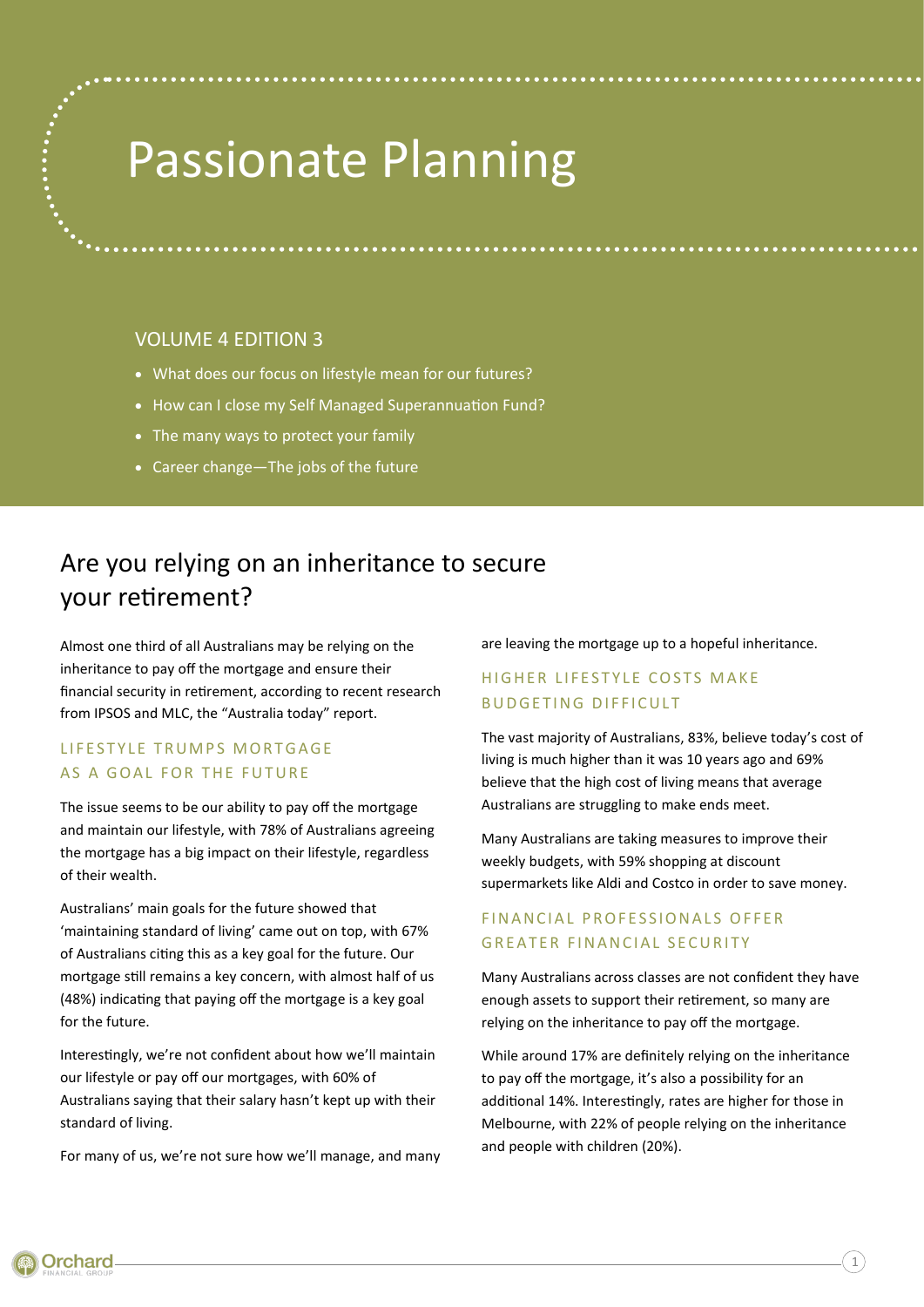Those already engaging the help of a financial professional are less likely to rely on an inheritance to pay off their mortgage or to ensure their financial security. Of those with financial planners or advisers, 77% disagree that they're relying on the inheritance as opposed to 67% of the total research sample.

# **BANKING ON A WISH** AND A PRAYER

For many Australians, banking on the inheritance may be like banking on a wish and a prayer. Many baby boomers, who spent their 20s and 30s having children and working, far earlier than current generations, are now looking forward to enjoying their retirement, spending money traveling overseas and buying gifts for their children and grandchildren.

Laura Demasi from IPSOS Research agrees. "The baby boomers are the biggest travellers. The idea of spending the kids inheritance isn't ideal for them and most would like to give something to their children, but a lot will be forced to take out reverse mortgages for aged care."

The baby boomers are also living longer, and the longer we live, the more reliance we have on aged care assistance. The need for aged care is growing in Australia and many of our parents will need to draw down on their mortgage to help pay for aged care facilities.

Talk to your accountant or financial planner about how you can pay off your mortgage sooner using current income, with smart mortgage repayment strategies. Every year without a mortgage can make a big difference to your retirement savings. You can also set in place a regular household budget and stick to it.

It also helps to keep a good relationship with your parents, to actively care for them and help manage their aged care through their later years.

# What does our focus on lifestyle mean for our futures?



of Australians will rely on the Age Pension in retirement.



of Australians will rely on the family inheritance to pay off the mortgage and secure their future.



of Australians are receiving financial advice and are less likely to rely on the Age Pension.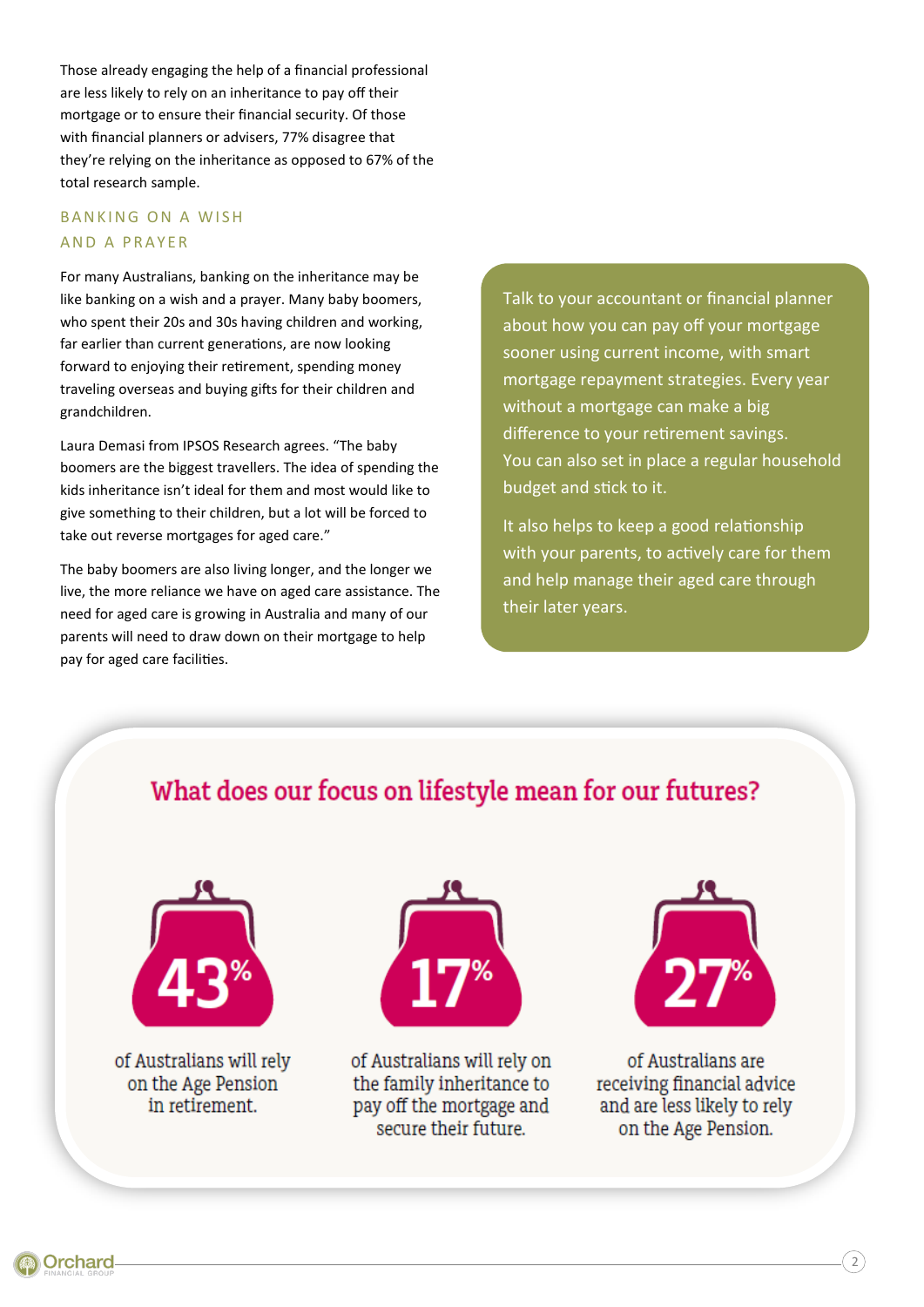# How can I close my Self Managed Superannuation Fund?

Before you start an SMSF it is important to have an exit strategy to help avoid costly conflicts in the future. There are many reasons people decide to get out of an SMSF including:

- Trustees find they don't have the time, resources, interest or expertise to run the SMSF anymore
- The breakdown of a relationship between members
- There are not enough funds in the SMSF to cover the ongoing operating costs
- All the members have moved to another fund or died
- The fund has paid the members all of their retirement savings
- One or more of the members have relocated overseas.

Each member is legally responsible for all the SMSF's decisions and your obligations cannot be outsourced to another member or a professional. This means that if you are unable to run your SMSF anymore then you must either leave the SMSF or the SMSF must be wound up.

Careful planning is essential when getting out of an SMSF to minimise costs and risks to the members' retirement savings.

To get out of your SMSF you need to:

- Notify the ATO within 28 days
- Deal with all the assets of the fund so that the fund has no assets left
- Arrange a final audit of your fund
- Complete your reporting responsibilities.

Speak to an accountant or financial planner to discuss your options when looking to wind up your Self Managed Superannuation Fund.

# The many ways to protect your family.

When it comes to the people that are important to us, we have an inbuilt desire to keep them safe. For the ones we love this is particularly true, so here are some areas to consider when keeping your family protected.

# EMBRACE ONLINE BUT STAY MINDFUL

In an increasingly online world, things change fast but it's something we need to embrace. Here are a couple of tips to help stay protected:

- Use secure passwords
- Educate your family on potential risks when online
- Keep software and anti-virus up to date

### SOCIAL MEDIA-FRIEND OR FOE?

Hashtags, snapchats and all that come with them are a reality of our socially connected world. With all the positives social media brings, there are also risks like online stalkers, cyber bullies and scammers. Resources like the government's E Safety website can help educate and provide strategies to keep your family safe.

#### ENSURE FINANCIAL SECURITY

Insurance can be an effective measure to help ensure financial security, particularly in unforeseen circumstances. Income Protection insurance can provide up to 75% of your income should you be off work due to serious illness or injury, while life insurance provides a lump sum payment in the event of death or terminal illness that can be used to cover ongoing mortgage repayments, household costs or even provide for your children's education.

#### RAINY DAYS OR DREAM HOLIDAYS

Little amounts over a long time can add up to a lot. Tucking away whatever spare cash you can afford can grow into something more meaningful when you need it. Whether it is used for an emergency, or a holiday to bring the family together, it's an added piece of protection worth investing in.

#### K E E PAN OP EN DOOR

As they say, a problem shared is a problem halved. It might sound obvious, but being available to talk to your loved ones is extremely important when keeping your family protected. A relationship built on trust allows potential problems to be shared early so they can be overcome.

#### **MAINTAIN YOUR AFFAIRS**

Regardless of whether it happens tomorrow or in 50 years time, death will have a huge impact on the lives of the people you love. While not the nicest thing to think about, having an up to date will and power of attorney will reduce further heartache and ensure your family's interests are protected.